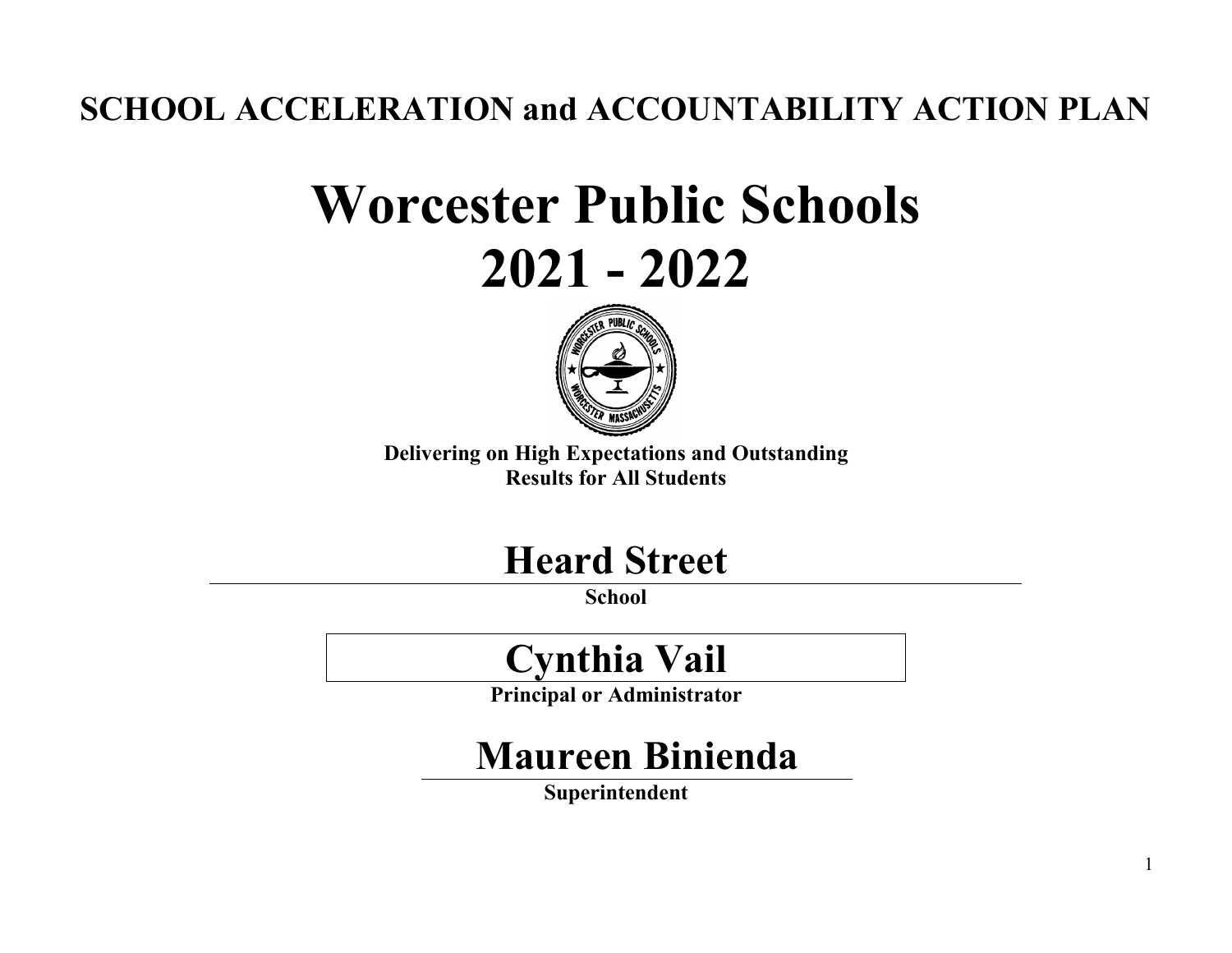#### **Coordination and Integration of Funds**

All Worcester Public Schools must integrate services and programs with the aim of upgrading the entire educational program of the whole school and to help all students reach proficient and advanced levels of achievement. Integration of services will include the following areas of focus:

**Equity of Access**: Ensuring all students have access to high-quality instruction and materials and resources. For example: through Title I, II and III, Focused Instructional Coaches; through Title I, II and Title III supplemental activities including After School and Out-of-School Time activities. Title IV A, technology, supplemental activities and payment of AP fees; SRG, support of additional time for teachers including activities that address equity of access; IDEA activities that support individualized learning, and through Perkins funding, access to materials and credentials for college and career readiness.

**Engagement:** Engagement with families and the various sectors of our community in developing opportunities for all students; Support through Title I of our Parent Information Center and community engagement; Title II, coordination of professional development activities involving engagement; Title III, supplemental parental engagement activities; IDEA, contracted services for health and through Perkins funding, career exploration activities.

**Safe and Healthy Students:** Create supportive, safe, and orderly learning environments marked by respectful interactions, acceptance, inclusiveness, and responsibilities to one another. Title I, personnel including Wraparound coordinators; Homeless Liaison; Title II coordination of all professional development including PD on SEL; Title III, professional development on co-teaching; Title IV, safety training, safety planning, and school safety supplies; IDEA; professional development and through Perkins, professional development on safety training.

**High-quality teaching and learning:** To support excellent instruction that improves student skills to prepare them for global citizenship; through Title I, II and III, coaches; Title II, support of professional development activities; Title IV, professional development on technology; IDEA professional development and through Perkins, professional development for teachers.

**College and Career Readiness:** In support of current standards, activities that help students become college and career ready: Through Title I and Title III, supplemental academic support for struggling students. Title II, coordination of professional development for all college and career readiness activities; Title IV, support of technology and accompanying professional development to increase teacher proficiency and payment for AP fees; IDEA, funding for instructional assistants and Perkins, funding for college and career readiness contractual service provider at our vocational-technical high school.

#### **Worcester Public School Transition Plan for Assisting Preschool Children (Elementary only)**

Worcester Public Schools (WPS) support a transition plan for assisting preschool children to school-wide Title I programs, which is based upon best practices promulgated by the National Center on Parent, Family, and Community Engagement (NCPFCE) and the National Center on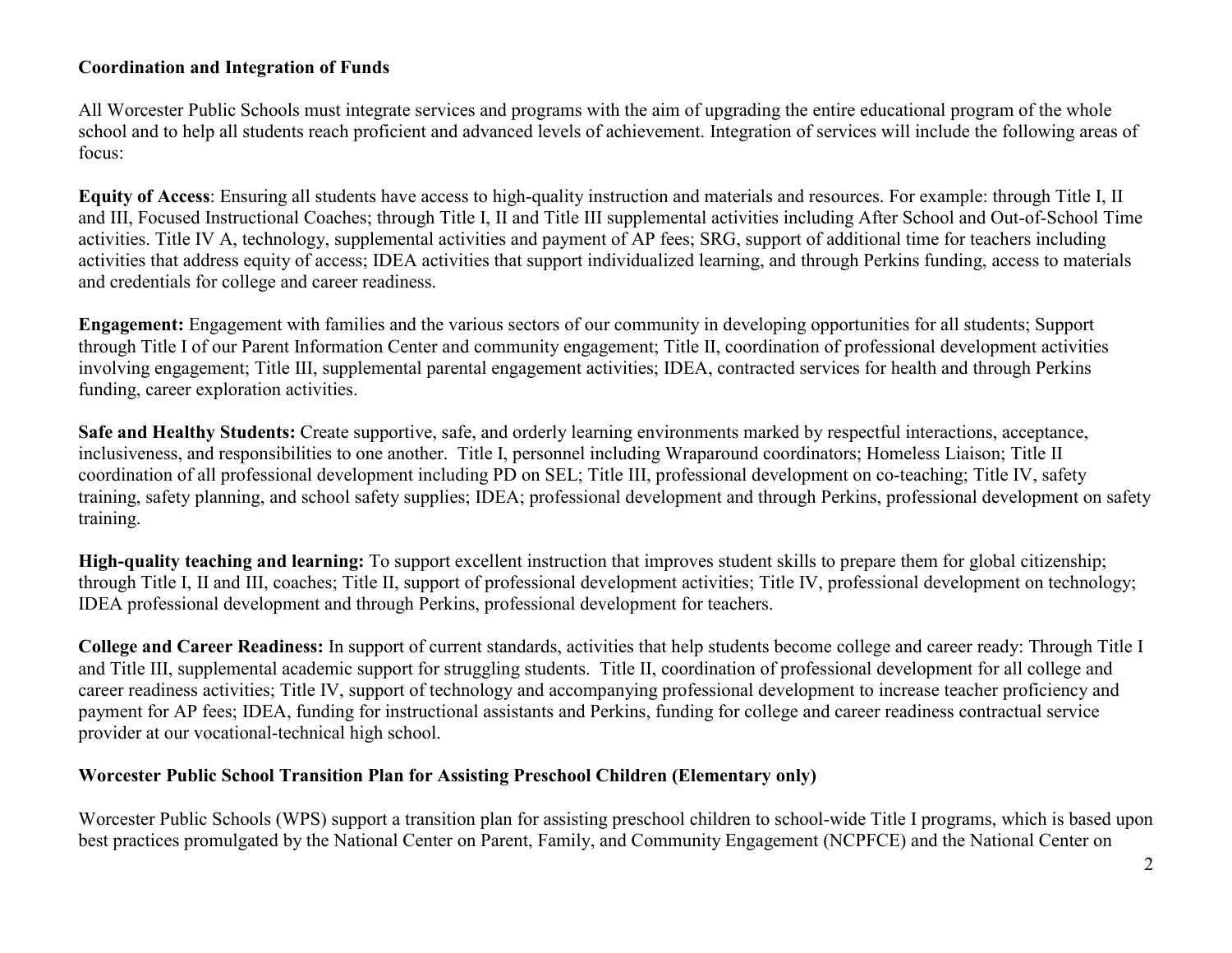Quality Teaching and Learning (NCQTL). Smooth transitions from preschool to kindergarten depend on connections made between participants in the process, such as those between schools and families, and between preschool teachers and kindergarten teachers and classrooms, especially connections made prior to kindergarten entry. The WPS transition plan incorporates NCPFCE models to implement best practices.

Child-School activities foster the familiarity of children with the classroom setting and those people within it. Preschool teachers and children visit a kindergarten classroom, children practice kindergarten rituals, and a spring orientation is held for preschool children. These activities are designed to increase comfort, decrease anxiety, and build teacher-child relationships.

Family-School activities foster family collaboration and involvement with the school transition process through school visits, open houses, and meetings with principals and kindergarten teachers. WPS has prepared and disseminates literacy resource materials for in-home learning activities.

School-School activities foster inter-school collaboration among preschool teachers and kindergarten teachers to align programs and classroom practices.

Community: The WPS collaborates with an extensive network of interagency and community service organizations that support child-specific programs and enables WPS to get accurate information into the community, including the kindergarten registration process. WPS transition activities effectively introduce preschool children into school-wide Title I programs.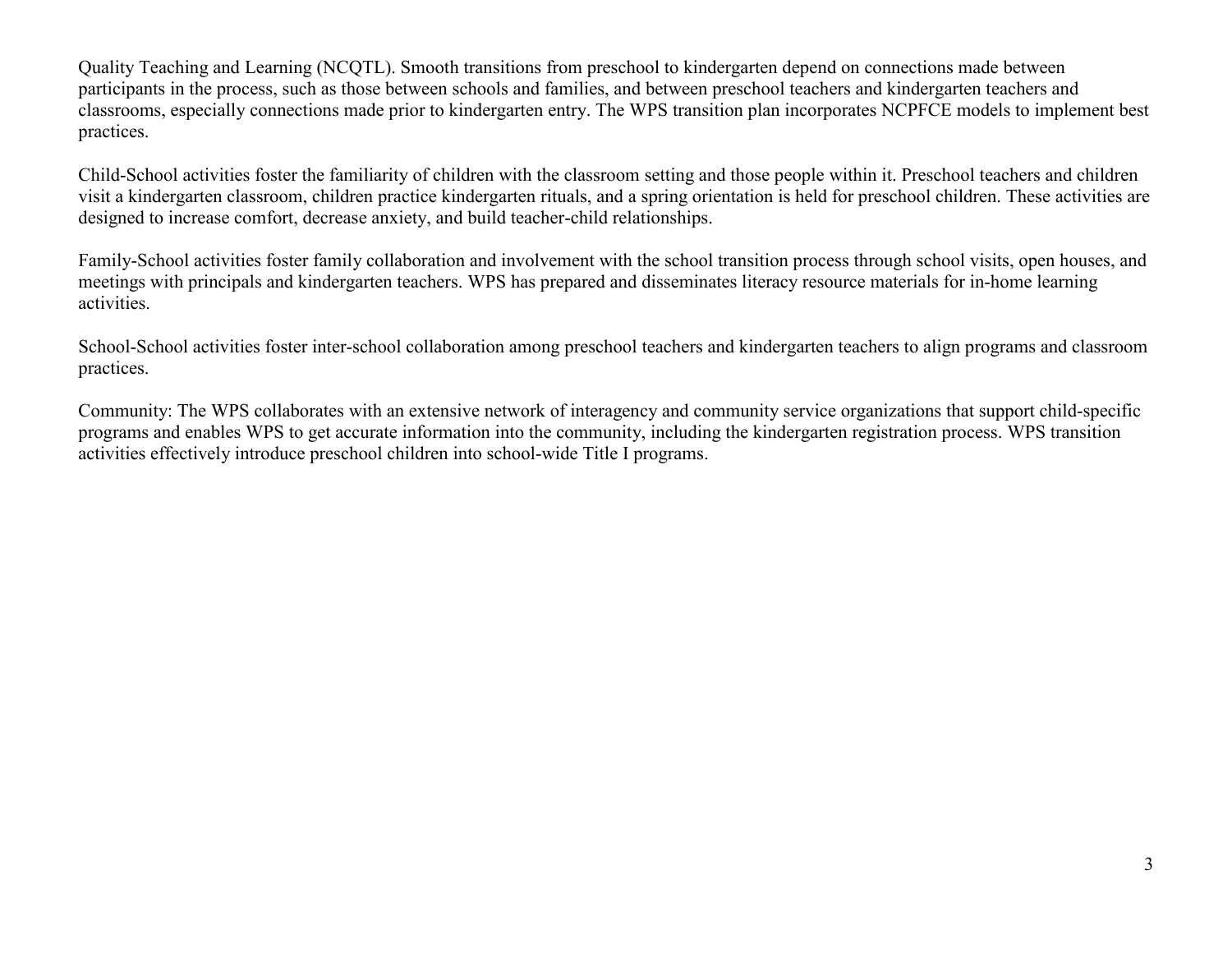**Welcome to the 2022 school year!** This planning and progress monitoring document should aid you in articulating the evidence-derived strategies and activities your school team will execute this coming school year. The School Acceleration and Accountability Action Plan is your school's primary plan for improvement and should include all key strategies and actions that you will be using and monitoring over the course of the school year. This document is designed to capture your best strategic thinking but should also be practical and useful as you evaluate the success of your efforts throughout the school year.

School plans are one of the most important activities you do. Setting expectations and working to advance your vision is an essential part of strategically and intentionally changing for the better. Managing for change has to be an intentionally planned activity otherwise day-to-day tasks and business will consume your time. The first section of this plan is where you indicate who will be part of your ILT and when you will meet. Putting these structures in place at the beginning of the year makes it more likely that you will meet together at the dedicated times to carry out the important work of reviewing data, reflecting on practice and progress, and making any necessary adjustments to keep your school moving in a direction that you believe will ultimately lead to different (and better) outcomes.

The expectations you set in this planning document should be reflected in the actions you take. Your ILT or a smaller leadership team should dedicate one of your monthly meetings to engage in a Plan-Do-Study-Act (PDSA) cycle. On a quarterly basis, your ILT should engage in a more robust PDSA cycle that results in either continuing on with planned actions or engaging in revised actions. This is all in service to ensure that you are making progress toward the goals that you set. The district team hopes to create opportunities at quarterly gatherings/convenings for school leadership to reflect and discuss your experience executing your plan to that point in the year, receive guidance and peer support, and/or modify your plan as needed.

Lastly, the actions you propose should build upon the turnaround and acceleration practices and the coherence framework, and align with school and district goals. Your ongoing improvement during the school year should feel aligned and connected, and supported by leadership and teaming structures that are designed to align your work, rather than implementing disparate or separate activities. For instance, when designing your plan consider incorporating actions from the DESE Acceleration Roadmap into each or all of the Turnaround Practices, as actions that you will implement and monitor throughout the year. The Acceleration Roadmap calls out fostering a sense of belonging and partnership among students and families. This may be a strategy/best practice you select for turnaround practice #4. The Roadmap also calls out continuously monitoring students' understanding so you may have something about using formative assessment to measure progress on certain standards that students may be instructed on. The general tenets of the Acceleration Roadmap are mindsets of moving forward versus being remediation focused, using data to identify specific student needs, and aligning your tier 1 instruction to tier 2 and 3 supports. Click [here](https://www.doe.mass.edu/covid19/on-desktop/roadmap/) to access the DESE resource.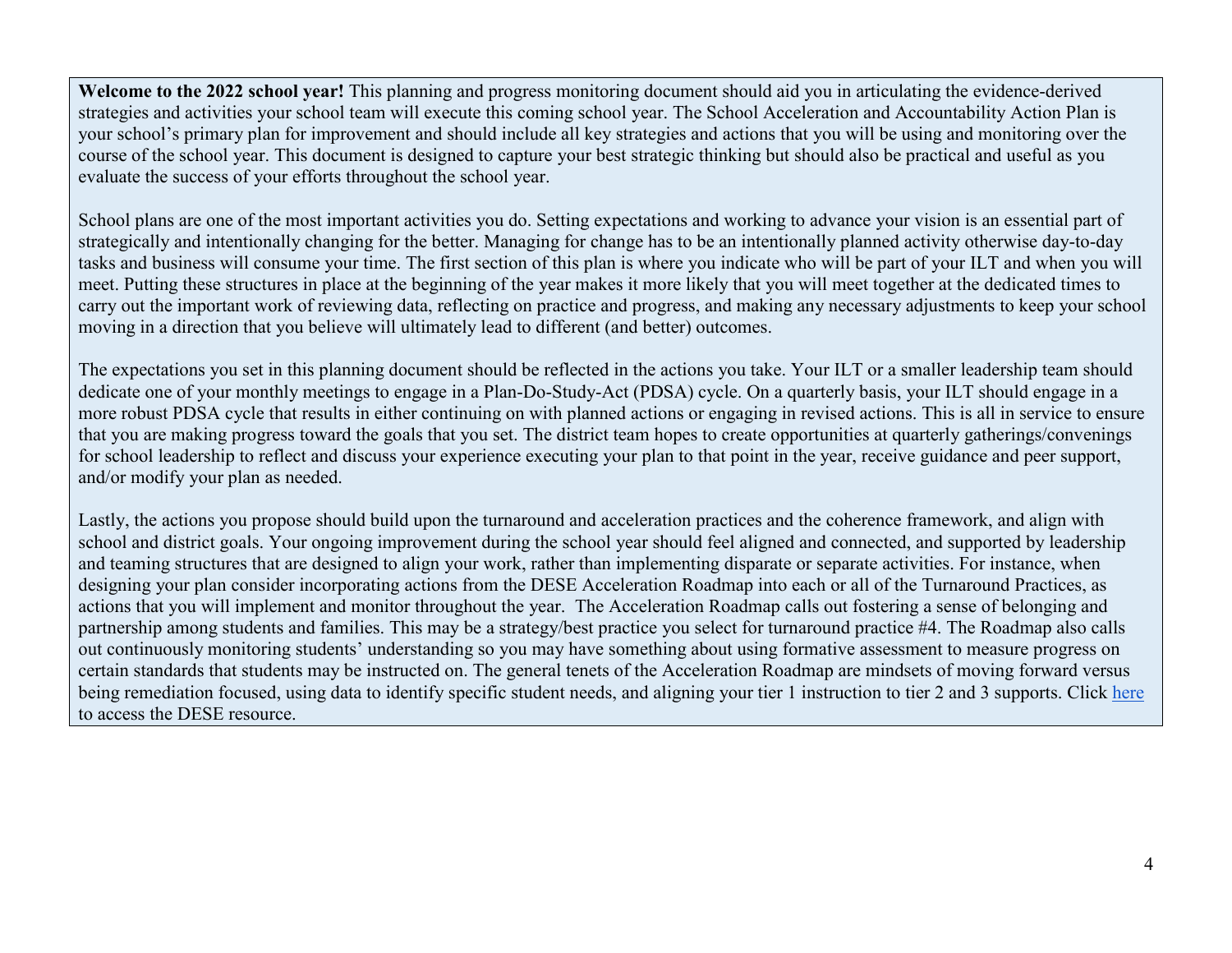| <b>Name of ILT Member</b> | <b>Position</b>                    | <b>ILT Meeting Dates</b>           |
|---------------------------|------------------------------------|------------------------------------|
| Cynthia Vail              | Principal                          | Sept: 9/7/2021 9/13/2021 9/27/2021 |
| 'Danielle Barry           | Teaching AP                        | Oct: 10/4/2021 10/18/2021          |
| Caroline Nash             | 3rd Grade Teacher                  | Nov: 11/8/2021 11/22/2021          |
| Kim Hampton               | <b>Focused Instructional Coach</b> | Dec: 12/6/2021 12/20/2021          |
| <b>Bailey Halliday</b>    | 5th Grade Teacher                  | Jan: 1/10/2021 1/24/2021           |
| Ashley Horak              | <b>ESL Teacher</b>                 | Feb: 2/7/2021 2/28/2021            |
| Kim Resnick               | <b>SAC</b>                         | Mar: 3/7/2021 3/21/2021            |
| Jamie Bullock             | 1st Grade Teacher                  | Apr: 4/11/2021 4/25/2021           |
|                           |                                    | May: 5/9/2021 5/23/2021            |
|                           |                                    | June: 6/6/2021 6/13/21             |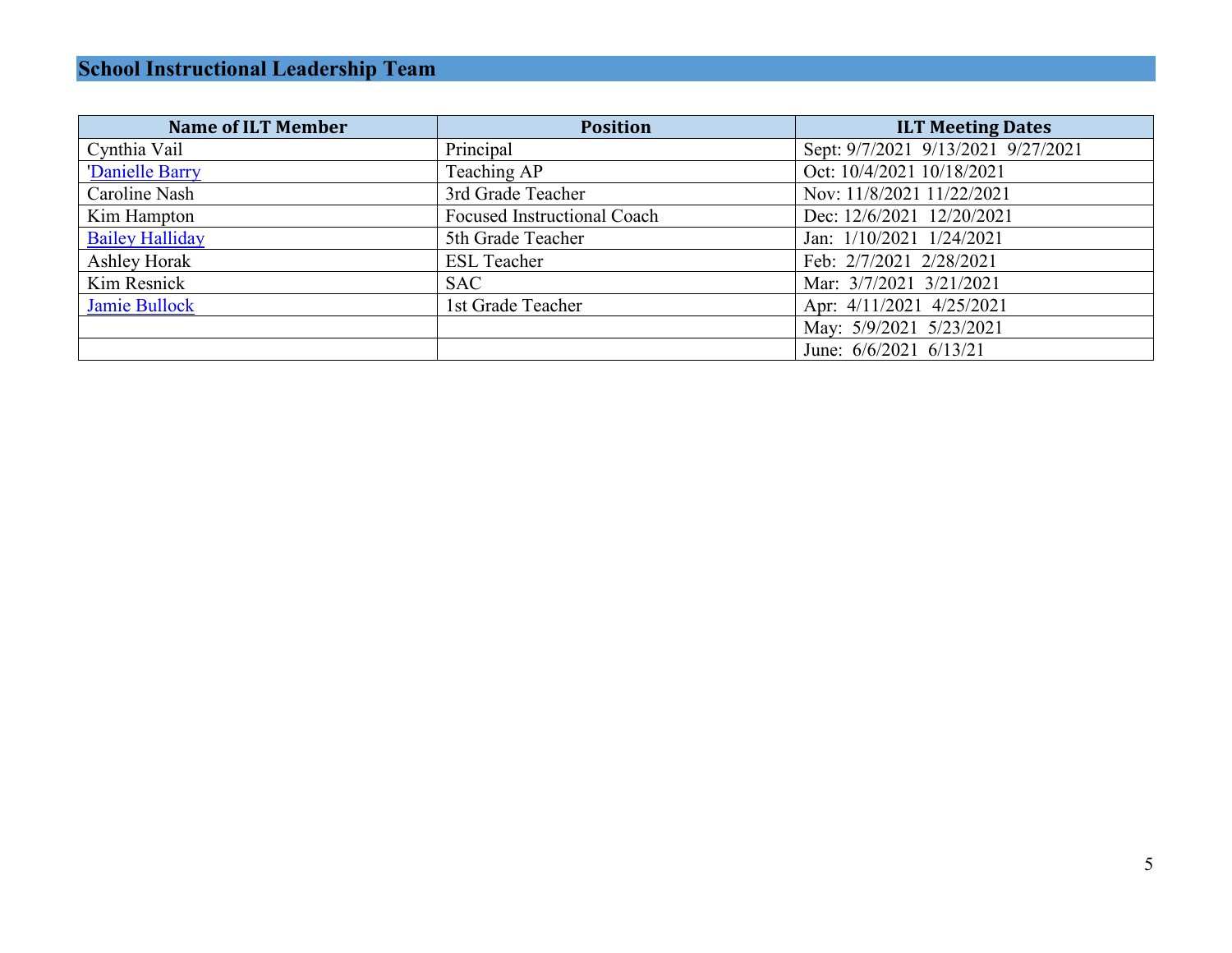|                                                                                                                                   | Turnaround Practice #1: Leadership, shared responsibility, and professional collaboration                                                                                                                                                                                                                                               |                                                   |                                                                                                         |
|-----------------------------------------------------------------------------------------------------------------------------------|-----------------------------------------------------------------------------------------------------------------------------------------------------------------------------------------------------------------------------------------------------------------------------------------------------------------------------------------|---------------------------------------------------|---------------------------------------------------------------------------------------------------------|
|                                                                                                                                   | The school has established a community of practice through leadership, shared responsibility for all students, and professional collaboration.                                                                                                                                                                                          |                                                   |                                                                                                         |
| Strategic Objective and/or Area for Improvement                                                                                   |                                                                                                                                                                                                                                                                                                                                         |                                                   |                                                                                                         |
| Establish and maintain consistent, meaningful, and productive ILT, PLCs, and common planning time with math as the primary focus. |                                                                                                                                                                                                                                                                                                                                         |                                                   |                                                                                                         |
| <b>Strategies or Best Practices</b>                                                                                               | Key activities and actions (specific and<br>timebound)                                                                                                                                                                                                                                                                                  | Target group or<br>population                     | Implementation resources,<br>barriers, PD, R&D, partners that<br>may influence/support your<br>efforts. |
| Maintain a diverse, consistent,<br>math focused ILT.                                                                              | Include classroom teachers, administration, and<br>specialists in all meetings.<br>Adhere to agreed upon norms to maintain<br>consistency and focus in meetings.<br>Ensure that all school wide decisions are data<br>driven. The district Math Liaison will support<br>PLC meetings to aid in interpreting and<br>analyzing math data. | Teachers/Coach/<br>Administration/<br>Specialists |                                                                                                         |
| Maintain consistent, productive,<br>and focused PLC.                                                                              | Establish small groups that allow collaboration<br>across grade levels and content teachers focused<br>on math data.<br>Set clear and attainable objectives that are<br>focused on student learning.<br>Support meeting objectives with relevant,<br>actionable student data.                                                           | Teachers/Coach                                    |                                                                                                         |
| Allow for consistent common<br>planning time between grade<br>level partners a minimum of<br>2x/week.                             | Align teacher prep periods to allow for ongoing<br>common planning that is active, specific to<br>current student needs, and maintains teachers'<br>autonomy.                                                                                                                                                                           | Teachers                                          |                                                                                                         |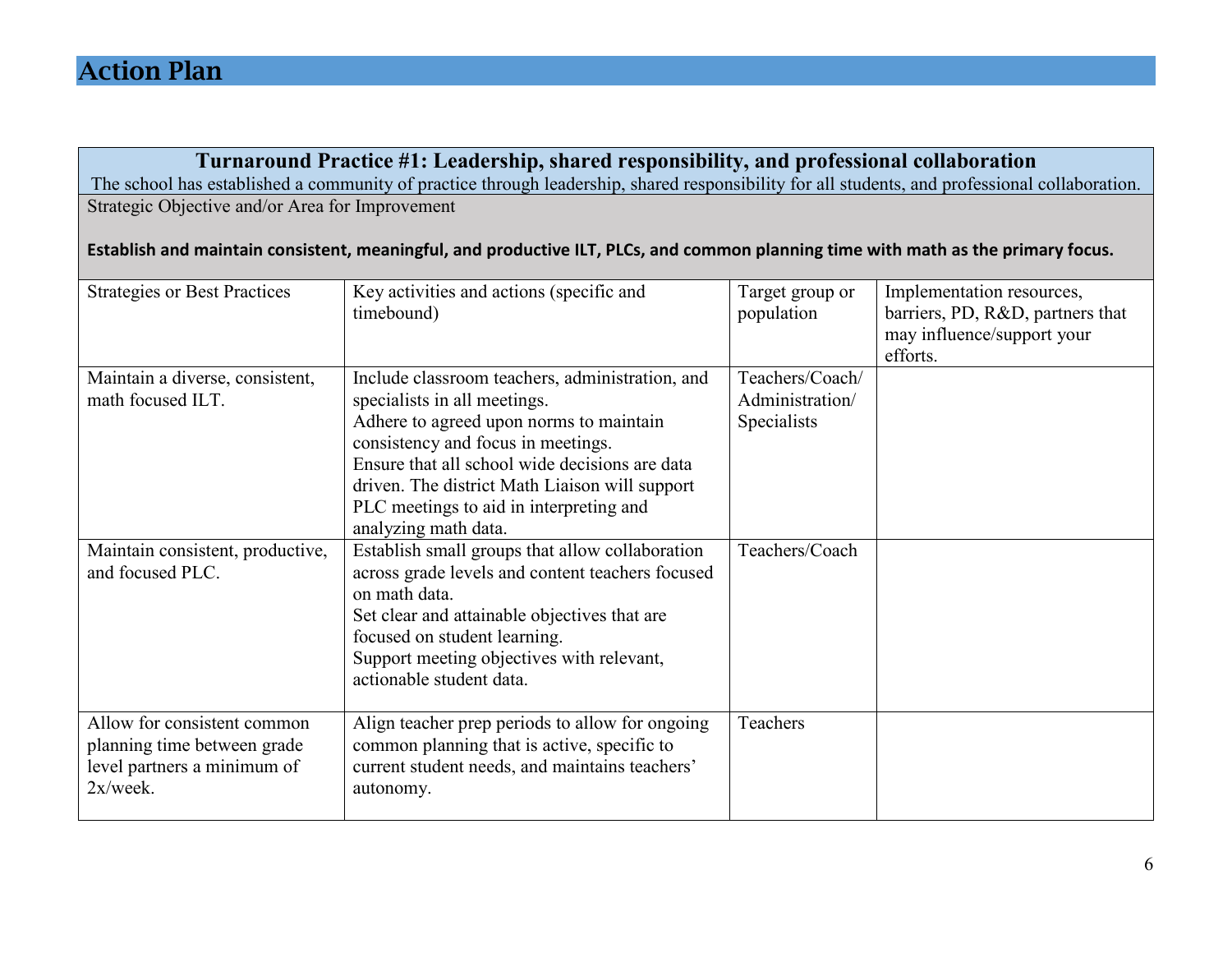|                                                                                                                                             | Turnaround Practice #2: Intentional practices for improving instruction<br>The school employs intentional practices for improving teacher-specific and student-responsive instruction.  |                               |                                                                                                         |
|---------------------------------------------------------------------------------------------------------------------------------------------|-----------------------------------------------------------------------------------------------------------------------------------------------------------------------------------------|-------------------------------|---------------------------------------------------------------------------------------------------------|
| Strategic Objective and/or Area for Improvement                                                                                             |                                                                                                                                                                                         |                               |                                                                                                         |
| Deliver focused, rigorous instruction in the classroom to intentionally increase math scores across grades 3-6 using common<br>assessments. |                                                                                                                                                                                         |                               |                                                                                                         |
| <b>Strategies or Best Practices</b>                                                                                                         | Key activities and actions (specific and<br>timebound)                                                                                                                                  | Target group or<br>population | Implementation resources,<br>barriers, PD, R&D, partners that<br>may influence/support your<br>efforts. |
| Assess and analyze informal<br>math data                                                                                                    | Dissect students' work across all grade levels to<br>assess the effectiveness of instructional<br>strategies and practices.                                                             | Teachers/Students             |                                                                                                         |
| Lesson planning will be based<br>on grade level standards, driven<br>by regular informal Math<br>assessments.                               | Common Core Math standards will be embedded<br>in lesson planning. Informal assessments will be<br>given regularly to ensure student learning and to<br>reflect on teaching strategies. | Students                      |                                                                                                         |
| Effective and direct feedback<br>will be provided to general<br>education teachers throughout<br>the year.                                  | Consistent administrative walk-throughs<br>Feedback on lesson plans                                                                                                                     | Teachers                      |                                                                                                         |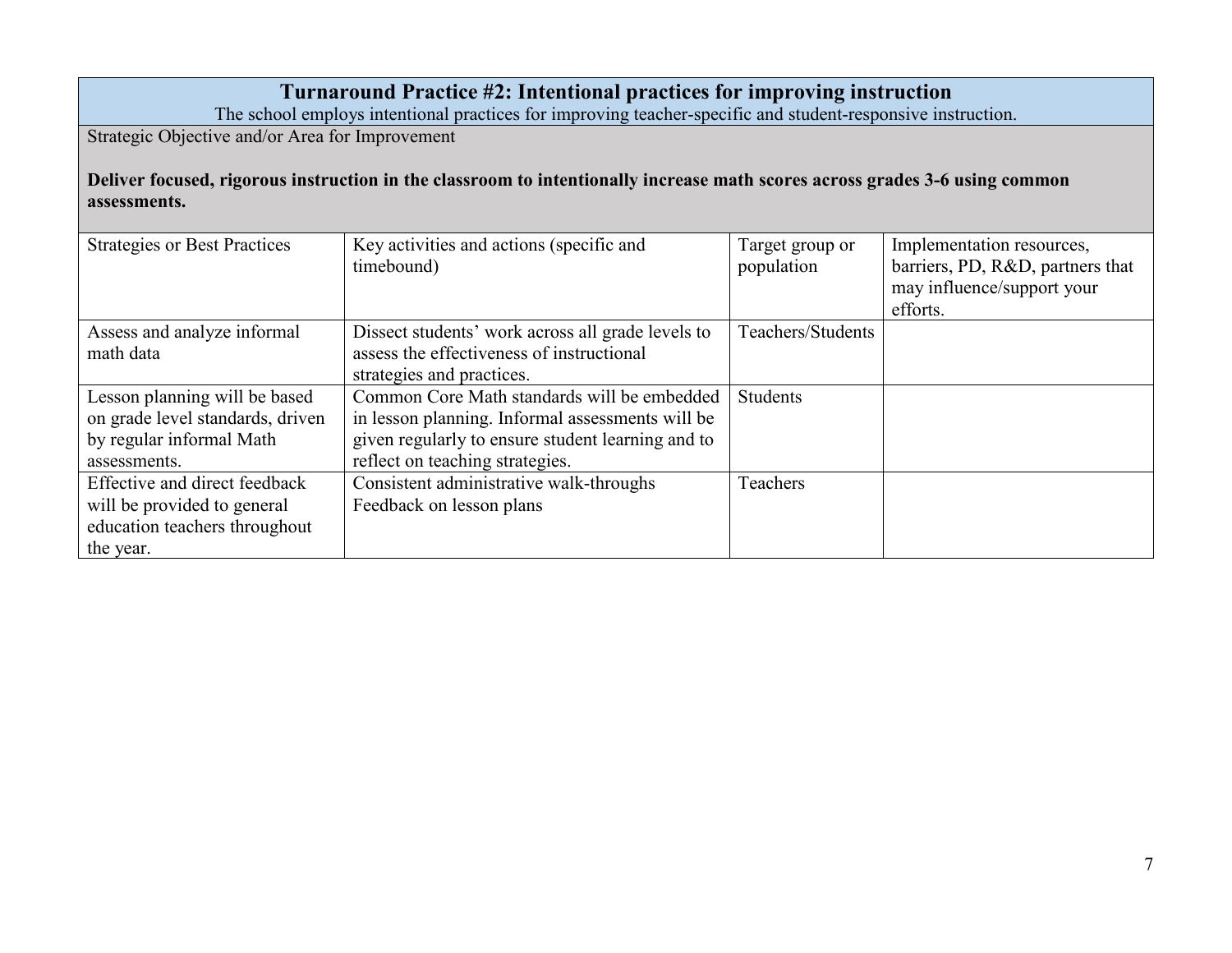#### **Turnaround Practice #3: Student-specific supports and instruction to all students**

The school is able to provide student-specific supports and interventions informed by data and the identification of student-specific needs. Strategic Objective and/or Area for Improvement

**Consistently unpack the data to identify and provide the subgroups of students in need of tiered math instruction.** 

| <b>Strategies or Best Practices</b> | Key activities and actions (specific and        | Target group    | Implementation resources, barriers, |
|-------------------------------------|-------------------------------------------------|-----------------|-------------------------------------|
|                                     | timebound)                                      | or population   | PD, R&D, partners that may          |
|                                     |                                                 |                 | influence/support your efforts.     |
| Reflection and identification of    | Teachers will use common planning time to       | Teacher/Staff   |                                     |
| student needs will be embedded      | collaborate and share strategies to provide     |                 |                                     |
| in the teacher's daily routine.     | student specific interventions.                 |                 |                                     |
|                                     | Math groupings will be constantly changing as   |                 |                                     |
|                                     | the data reflects student needs.                |                 |                                     |
| Provide systems of support for      | Student enrichment and support will be given to | <b>Students</b> |                                     |
| both Tier-1 and Tier-2 Math         | students through the use of ST Math, MGH, and   |                 |                                     |
| intervention.                       | the after-school program.                       |                 |                                     |